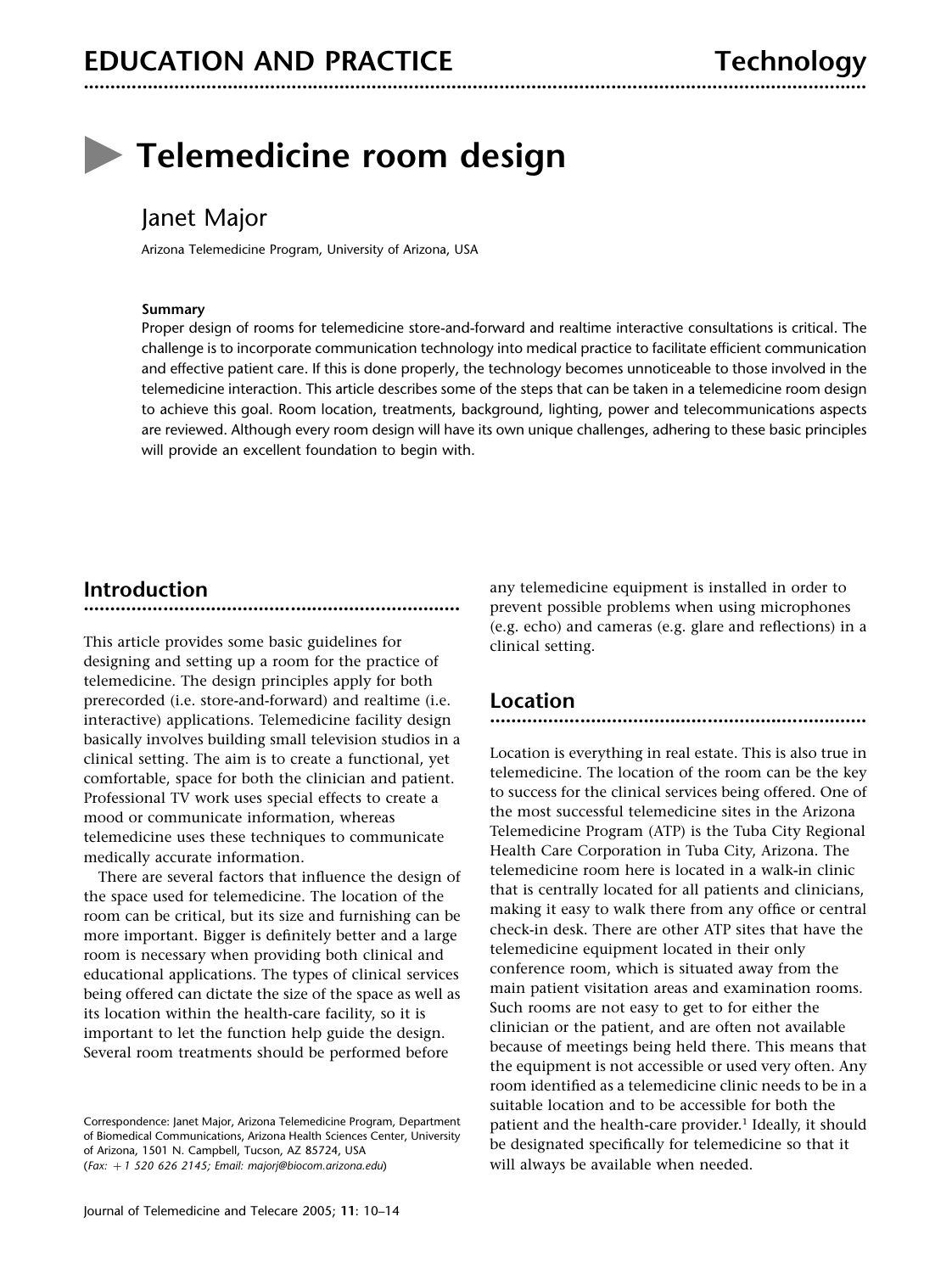#### ....................................................................... Clinical applications

It is important to decide what specialty consultations or services will be provided when determining how the space will be designated for telemedicine use. In other words, how many computers and how much telemedicine equipment will fit into one small clinic room? Telemedicine clinic rooms need to be versatile enough to be set up and re-set for specific clinics. For example, if only store-and-forward teledermatology services are going to be offered, the patient room does not have to be very large. However, in a paediatric orthopaedic videoconference to fit a child with a new prosthesis, it may be necessary to empty the patient telemedicine room except for the trolley and a chair or two for family members. Since it is an orthopaedic clinic, it will probably be necessary to perform gait studies and therefore enough space is needed for the patient to take 8–10 steps. Thus, the telemedicine room must have about 5 m of unimpeded walking space. If the telemedicine room is only  $3 \text{ m} \times 4 \text{ m}$ , then a gait study may need to be done by walking up and down the hall outside the telemedicine clinic room. Long camera and microphone cables help with this, but clearing the hallway of other pedestrian traffic may present a problem. All distractions need to be eliminated in order to communicate clearly with the specialist. The key is to understand the space and location requirements before starting clinical services, rather than realizing halfway through a consultation that there is not enough room to carry out the required parts of the examination.

Clinic rooms for telemedicine applications can be used for both sending and receiving information. The videoconferencing display equipment can be the same to accomplish both tasks. Specialists interviewing patients in a videoconference session may want a large 81 cm monitor to improve their view of the patient. The clinician who is presenting the patient may need or want a smaller monitor if space is severely limited, although it should still be big enough to be seen clearly from about 2 m away.

There are no standards regarding display requirements for realtime interactive telemedicine. The ordinary cathode ray tube (CRT) display will suffice, but liquid crystal displays (LCDs) save space, although they are more expensive at present. Most commercially available monitors will have sufficient spatial resolution  $(1600 \times 2100$  pixels; 32-bit), contrast resolution (many monitors exceed 1000:1) and colour fidelity to be used in most settings.<sup>2</sup> Monitors should be calibrated regularly. The GretagMacbeth ColorChecker Chart is available as a jpeg image file for installation on the computer driving the display. For realtime

videoconferencing, the originating site should point the camera at the chart. The persons at the receiving site can tune their monitor by comparing the displayed image with a physical copy of the chart. This is a simple and effective technique that does not require technical skills or knowledge.<sup>2</sup>

In terms of the videoconferencing unit, there are usually several video inputs that can be used to connect almost any medical device that has a video output. It is preferable to connect devices using S-video leads rather than composite video leads, if possible.<sup>3</sup> The crux is whether or not the specialist at the consulting end considers the quality of the image to be diagnostic.

In many cases, telemedicine rooms take over space that was once used for something else. For example, at the St Elizabeth's of Hungary Clinic in Tucson, Arizona, a relatively small biohazard waste closet was turned into a telemedicine room (see Figure 1 a and b). Physicians, nutrition counsellors (see Figure 2) and nurses all come here to videoconference with their patients. It has made a rather cosy telemedicine suite, but they look good on video to their patients and that is what matters most.

Ideally, when a clinic room is designated as a telemedicine suite, there will be room to expand. Success means more specialty services, which therefore require more space for equipment. If resources are available, a second room can be designated for telemedicine or educational applications. Ideally, one would want to keep separate the spaces used for clinical versus educational applications and administrative meetings. The ATP offers a wide variety of interactive educational opportunities for clinicians via videoconference. Often, these are offered at lunchtime with topics relevant to the clinic that afternoon. Space is needed for clinicians to relax, eat and enjoy the educational programme during their lunch hour. A telemedicine room with sufficient space for educational programme viewing, from Douglas, Arizona, is shown in Figure 3. The room is approximately 4 m wide  $\times$  5 m deep. The front one-third of the space is used for clinical consultations and the rest of the room provides space for rows of chairs for the educational programmes. Combining clinical services with education in the same room works very well at this location.

#### Room treatments

Regardless of the space which is available, it can usually be improved for telemedicine purposes, with relatively inexpensive room treatments. There are some basic production elements that can make or break

.......................................................................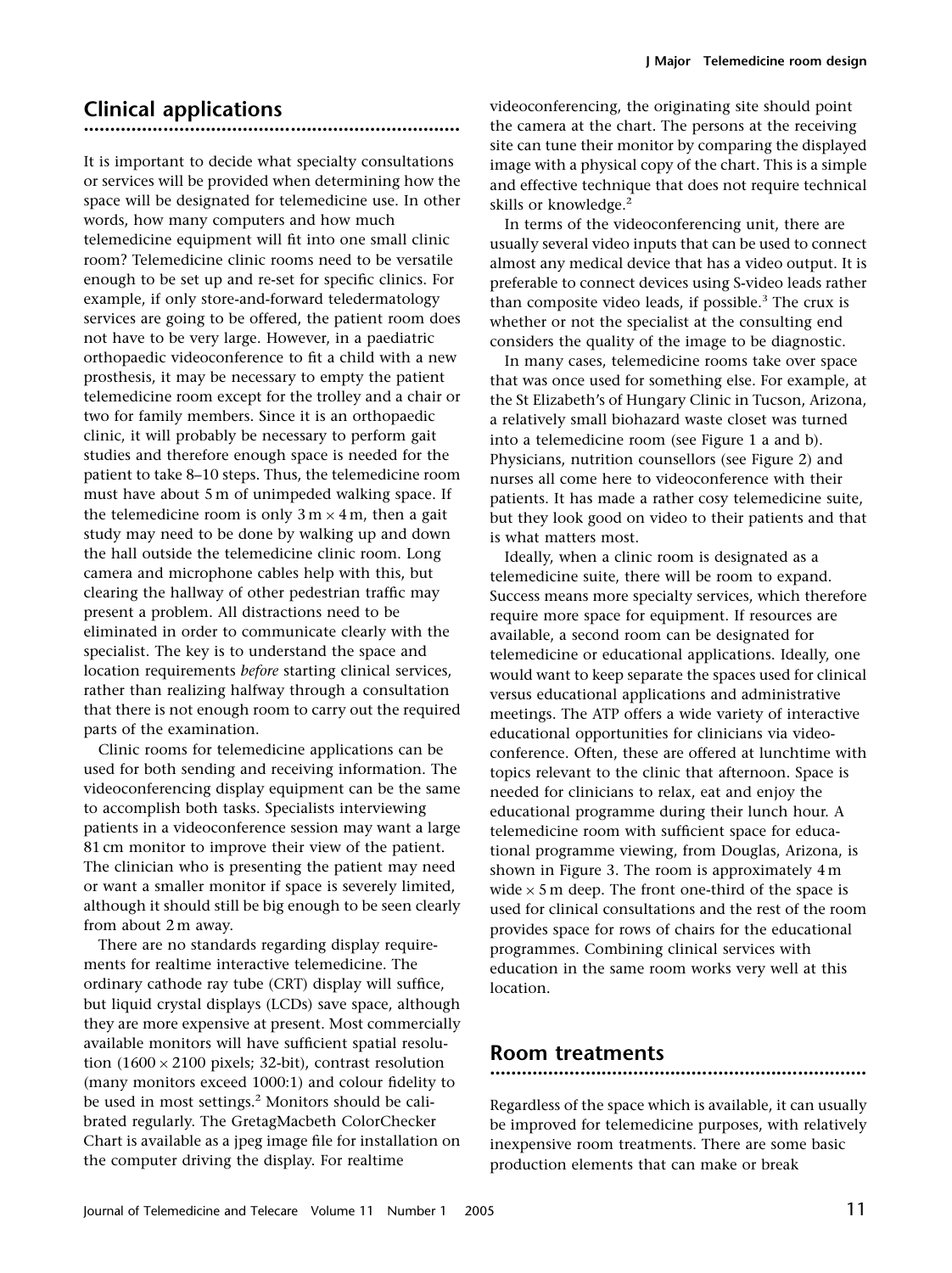

Figure 1 (a) The room chosen for telemedicine at the St Elizabeth's of Hungary Clinic in Tucson, Arizona, prior to renovation was a biohazard waste room. (b) After the renovation, signs of its previous use were still evident



Figure 2 The nutrition specialist at the St Elizabeth's of Hungary Clinic in Tucson, Arizona, giving a lecture from the telemedicine room. Note the relatively small workspace she has available

conversations and consultations via videoconference. One is the colour of the room. The first telemedicine equipment installed by the ATP in Tuba City, Arizona, was in a room that had been painted a striking shade of pumpkin-orange. This did not photograph well and typically distorted the skin colour of those being



Figure 3 A typical telemedicine room used for clinical videoconferencing, store-and-forward applications, educational broadcasts and administrative meetings

photographed with it as the backdrop. Room colour can make a dramatic difference to the quality of the video or digital images. Light blue looks excellent on video and can provide the perfect background for taking digital images for store-and-forward applications such as teledermatology. The ATP has successfully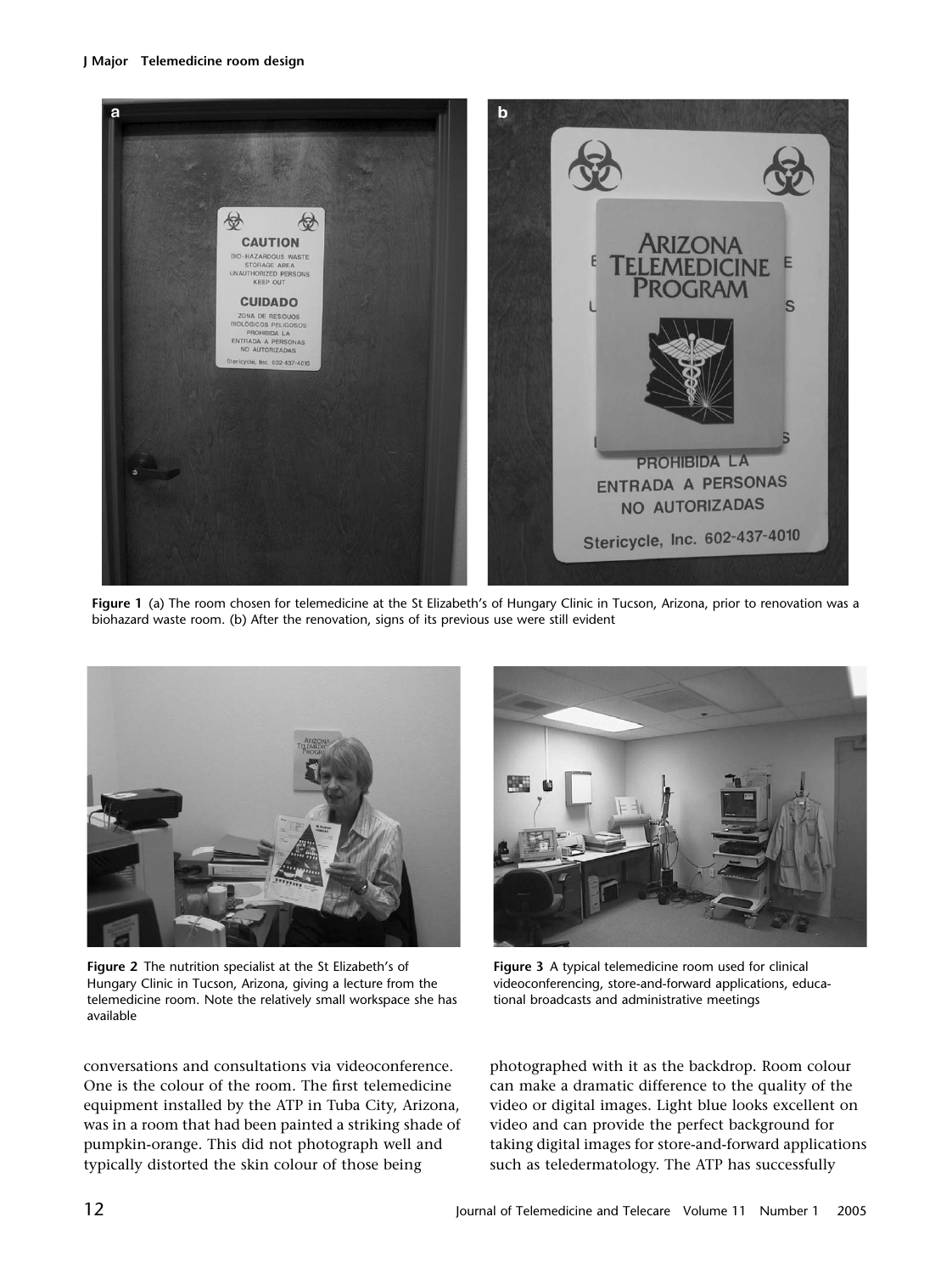

Figure 4 A typical telemedicine room showing a clinician with the site identification sign behind him

convinced the relevant authorities that a light blue colour should be used for the walls in their telemedicine rooms. The biggest challenge in fulfilling our request has been to obtain a matt paint. Institutions prefer semi-gloss paint because of its shine and ease of cleaning, but cameras do not, because of the inherent glare.

#### ....................................................................... Background

The background in a telemedicine room can potentially make or break the conversation and interaction between a clinician and a patient. Imagine that you are a patient in a gown talking to a specialist via video. You notice that there is a door behind the specialist. Who is going to walk through that door? Maybe no one, but as you sit there half-naked you may find it difficult to stop thinking about it and it could detract significantly from the interaction and trust between you and the specialist. The job of telemedicine staff is to use technology to facilitate a productive conversation between a clinician and a patient. This means paying particular attention to video production details like the background. The ATP protocol is to include a sign with the name of the site in the background of all patient and consulting sites (see Figure 4). This helps keep everyone oriented since a specialist may see patients at several sites within a single scheduled clinic. It is also very helpful for the patients and the clinicians, and assists the conversation flow.

## Audio

.......................................................................

Audio is very important in telemedicine, $4$  particularly with regard to patient confidentiality. Proper

placement and use of the microphone requires continuing staff training. It is useful to have the ability to turn the microphone on or off. Paying particular attention to audio will prevent any unintentional broadcasting of personal phone calls or patient information. The quality of the audio can make or break the conversation. One can eliminate a lot of echo and increase the quality of the audio simply by carpeting the clinic room. However, you need to consider what the camera will potentially see with regard to the colour and pattern of the carpet. Light blue or grey without an ornate pattern is best. If the walls are bare and made of a hard material (e.g. bare concrete or plaster), it is advisable to cover them with a sound-dampening material such as acoustic material, corkboard or even a thick curtain material. Note that any wall coverings or curtains will need to comply with local fire regulations.

#### ....................................................................... Lights

Another critical component of successful telemedicine is the lighting.<sup>5</sup> It is important that the lighting be even and consistent in terms of colour temperature. It is easy to colour-correct any existing light fittings to warm, white light (3200–4000 K). To ensure the light is evenly distributed throughout the room, the existing lighting should be supplemented with standard fluorescent fixtures if possible. This is most important for dermatology and other specialties where colour information is likely to affect diagnostic accuracy. It is important not to create unwanted special effects with the colour or angle of the lighting fixtures.

#### ....................................................................... Power and telecommunications

Any room designed for telemedicine must have sufficient electrical power, including emergency backup power for services involving videoconferencing. Computer network connections will be required to both the telemedicine network and the in-house network and patient database. There also needs to be an in-house telephone line that may be part of the internal PBX (n.b. it is often helpful to have a telephone with a silent ring, e.g. a lamp, to announce incoming calls). A telemedicine clinical room also requires at least one direct telephone line to the room for technical support, and a fax machine to support telemedicine telecommunications. These services enhance the efficient flow of information within a